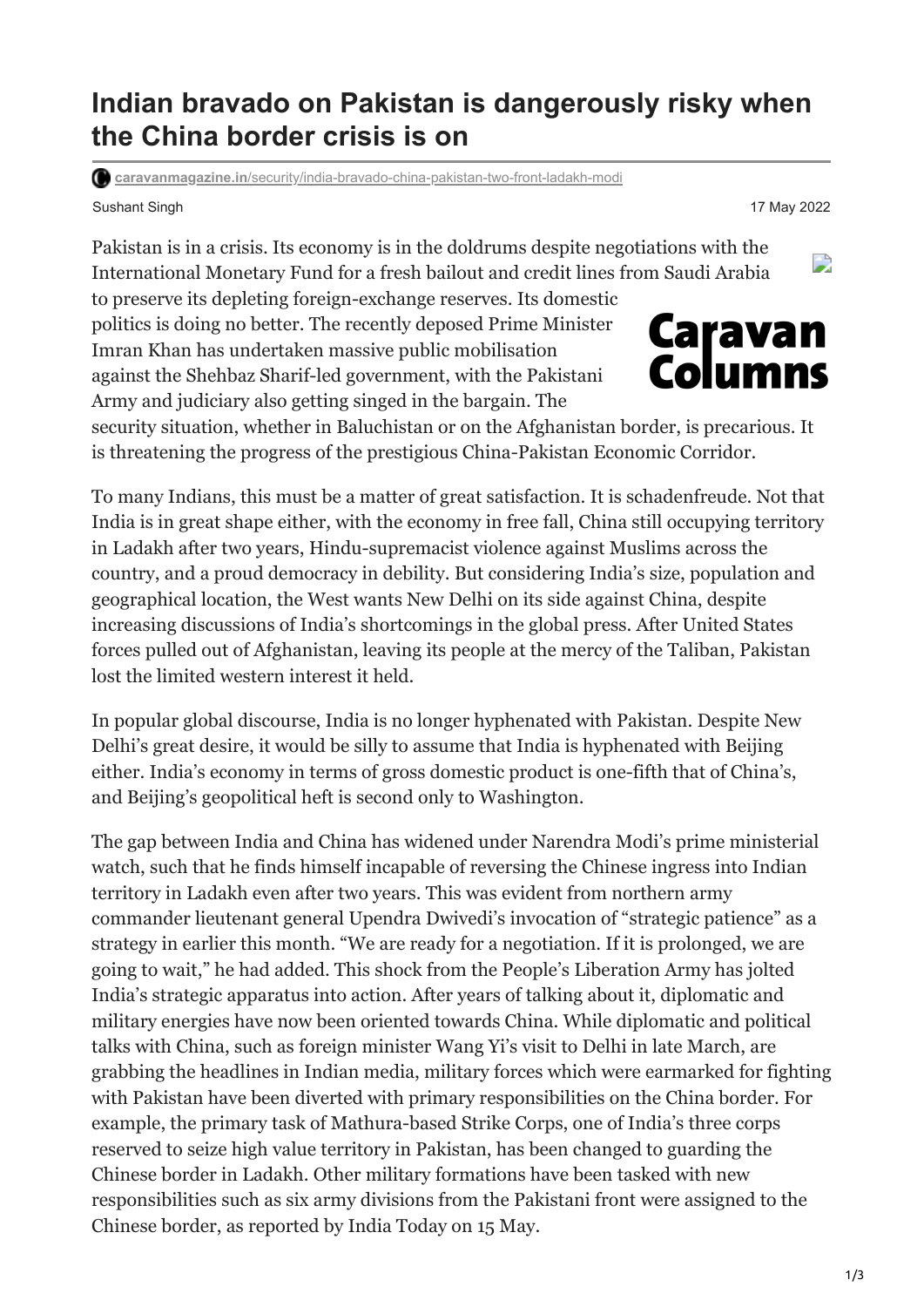Accompanying this shift is the dominant political reality in today's India. Modi and his government do not mention China or the ongoing military challenge in public discourse. Their whole attempt, starting from Modi, has been to downplay the crisis. Take for instance Modi's comment in an all-party meeting on 19 June 2020, where he said, "No one has intruded and nor is anyone intruding, nor has any post been captured by someone," four days after 20 Indian soldiers had died in a clash with the PLA. After severe criticism from the opposition, that comment was excised in a video recording put up by the Prime Minister's official Twitter handle despite it having been carried previously on live television.

But unlike earlier in his administrations, Pakistan does not find any mention in Modi's political speeches since the Ladakh border crisis began. This is unlikely to be out of any great love for Pakistan or a desire to have peace with Islamabad. It is forced by the chilling terror of activating a two-front collusive military threat from China and Pakistan that will overwhelm India. This is something the army is all too aware of. On his last day as army chief, general MM Naravane conceded that an "engagement on both the fronts simultaneously would be challenging." That is why India desperately used the United Arab Emirates to open lines of communication with Pakistan's army in late 2020, which resulted in the reiteration of a ceasefire on the Line of Control. Even though there has been no progress on talks since then, the bare lines of communication with Rawalpindi have remained open since.

Historically, crises between India and Pakistan have, on occasion, been triggered as a result of violent actions on Indian soil by Islamist militant group or rogue elements based in Pakistan. As Hindutva forces have turned belligerent in targeting Muslims in India, that danger has expanded to include radicalised Hindu-supremacist elements in India. One of the worrying possibilities with the recent misfiring of a BrahMos missile from an Indian Air Force base into Pakistan was that a rogue actor had gotten control of the weapon system and launched the missile into enemy territory. As no confidence-building measures have been taken after the misfiring, the risk of another accident leading to a military escalation remains.

Modi's stunning electoral victory in the 2019 Lok Sabha polls was on the back of an airstrike at a seminary in Balakot in northern Pakistan, after the Pulwama suicide carbombing on 14 February that year. The political incentive for an encore as he heads for another general election in 2024 remains high, only if a reason is made available to him to order another strike. That has been made clear by his national security advisor, Ajit Doval, in a chapter in the new book, *Modi@20: Dreams Meet Delivery*. While the cross-LoC surgical strike of 2016 was land-based and the Balakot strike was aerial, Doval writes that "tomorrow, it may be different from both if the adversary again causes disproportionate casualties." He warns that, "Domain and level will not be inhibiting factors," which means that nothing is off the table were Modi to order a strike on Pakistan again.

More worryingly, Doval argues that the Balakot strike "blew away the myth of Pakistan's nuclear blackmail." Considering that India and Pakistan were close to shooting missiles at each other in the wake of the Balakot strike, when an Indian fighter jet was downed by